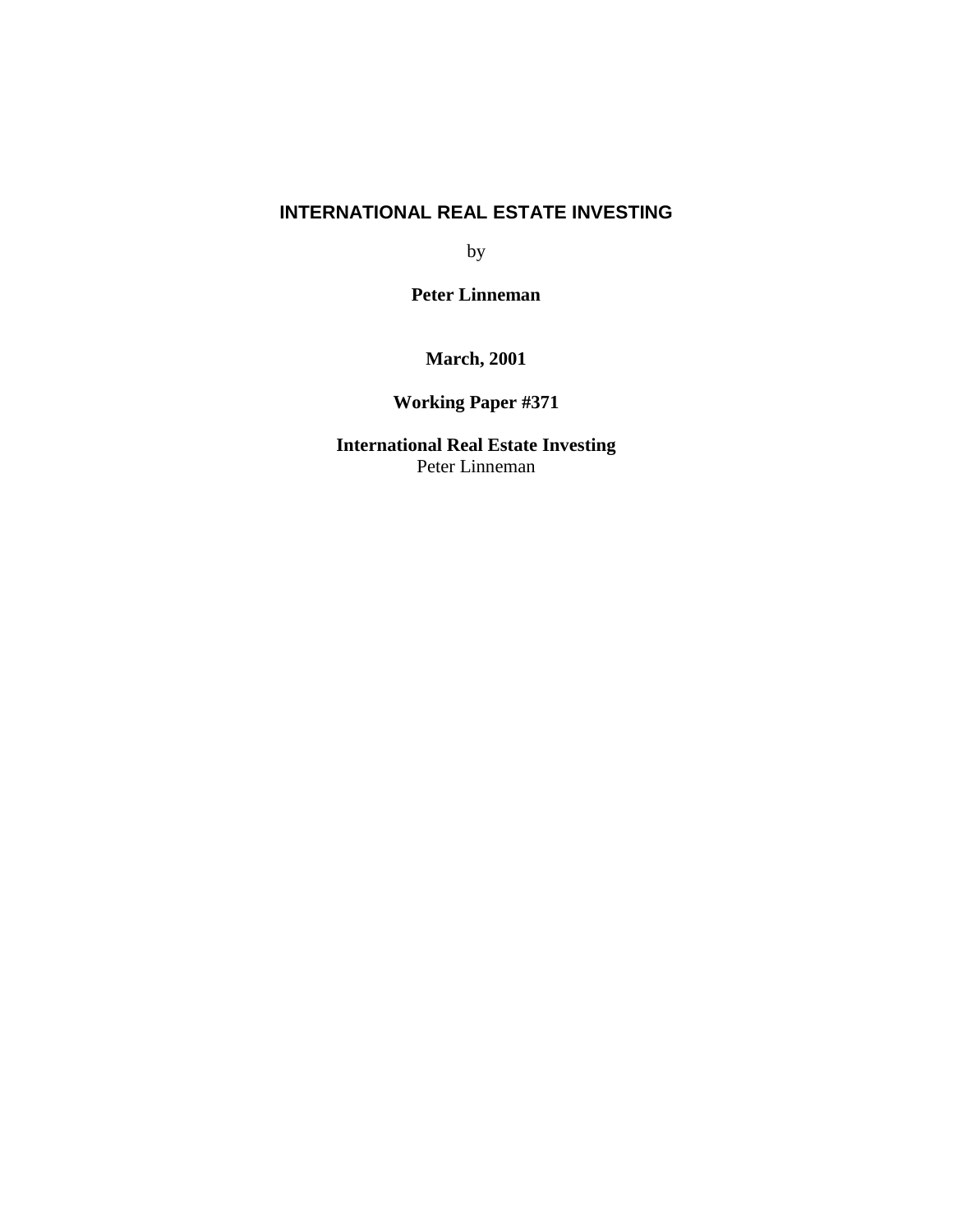As a freshman college football player, I was impressed when I read in a press guide that I possessed "great potential." In my naivete I thought that this meant I would be a topnotch college player. However, as I read the press guide more closely I realized that the word "potential" did not appear in the descriptions of the really talented players. "Potential" was just the press guide's way of saying, "He doesn't really have enough talent to play but we're too polite to tell him." This memory comes back to me as I consider the "great potential" of investing in international real estate.

 The attractions of international real estate investing are both obvious and alluring. Perhaps as much as 60 percent of investment-quality real estate lies outside the U.S. This real estate is occupied by a rapidly globalizing tenant base, and is financed by capital sources that are increasingly international and integrated. In addition, the prevalence of large, passive owners such as banks, insurance companies, corporate real estate users, and government entities outside the U.S. makes these markets appear ripe--U.S.-style-- for entrepreneurial real estate investors and operators.

 In spite of these attractions, most efforts to create truly global property investment portfolios have fallen short. Notable disasters include JMB's acquisition of Ranstad (U.K.), Mitsubishi Estate's acquisition of Rockefeller Center, and the expansion of Rodamco. In analyzing why such disasters have occurred, a number of problems with international real estate investment become apparent.

A major problem is that most foreign property markets are not markets in any meaningful sense of the word. Properties rarely if ever trade; information is scarce, distorted and self-serving; many properties are overtly manipulated by (often corrupt) governments; there are only a limited number of capital sources; and, the rules of the game frequently change, often in mid-play. The result is markets with a high degree of uncertainty and inefficiency.

At first blush these inefficiencies appear attractive to "smart" operators, who see an opportunity to realize abnormal returns. On closer inspection, however, these inefficiencies reduce property values and severely limit exit options. When market inefficiencies create excessively high property values, it is hard to harvest one's profits as exit is difficult due to market illiquidity. In fact, many markets are so inefficient that no reliable exit options exist. The inability of investors to short the market in order to to pressure property values downward when property values are excessively high means that markets can remain out of balance for prolonged periods. Even entering inefficient markets opportunistically during periods when property values are below economic levels is risky as property values may remain depressed for prolonged periods of time. These risks are particularly severe for outsiders entering markets that possess little in the way of legitimate legal infrastructure.

### THE CAPITAL SHORTAGE MYTH

It is commonly believed that foreign real estate markets generally experience shortages of capital. In fact, major foreign markets such as London, Paris, Frankfurt, Madrid, Milan, Zurich, and Amsterdam are no different from New York City, Chicago, and Los Angeles: there is too little capital available 1-2 years out of every 10 years, too much capital 2-3 years out of every 10 years, and the majority of the time the supply and demand for real estate capital are roughly in balance. This is hardly surprising, as all major markets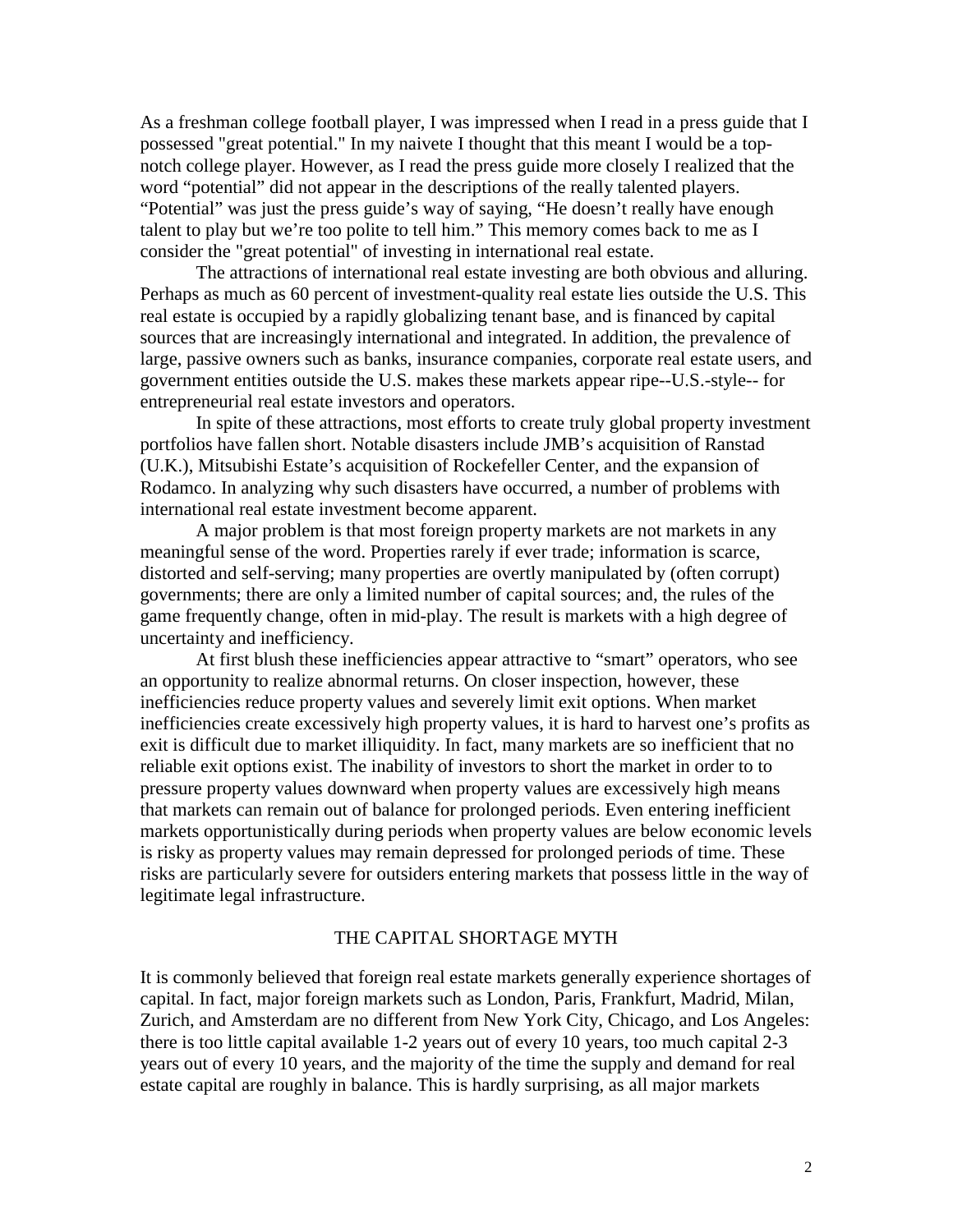possess substantial financial institutions and participants with a relatively high level of financial sophistication.

 The fact that major foreign markets in developed countries are generally in capital supply balance presents a severe problem for outsiders looking to enter, who must possess either a significant value-added operating ability, or access to "hidden" deals, in order to realize above-average returns. Unfortunately, an outsider rarely has access to "hidden" deals, which are generally parceled out to favored insiders with longstanding relations to the country's major financial institutions. In addition, it is difficult for new entrants to add substantial economic value to a property in ways that are not also available to top-quality domestic operators. A notable exception is when a major U.S. based tenant expands into a foreign market and the operator's established relationship with this tenant provides significant value-added ability.

When there is too much capital in major markets, outsiders are welcomed to buy-even in many relatively closed markets. The best evidence of this phenomenon is the inflated price that has been paid over the past twenty years in numerous markets by oil money, thieving third world potentates laundering money, and hapless Japanese investors. Frequently, the smartest locals have sold their prized assets to such outsiders, often repurchasing these assets when the overpaying buyers are squeezed during periods of capital shortages.

 Well-developed local infrastructure and information networks are essential to exploit opportunities created by capital shortages. In periods when there is too little capital in real estate markets, it is usually the smart locals--not outsiders--who are the first to spot the best opportunities. Generally, only as a long-depressed market exhibits some upward momentum do outsiders enter, frequently too late to realize the best investment opportunities. A notable exception is when some U.S. opportunity funds have successfully utilized their networks to invest in major markets experiencing temporary capital market shortages. Their experiences in England, France, and Sweden suggest that often these smaller markets experience briefer capital shortage periods than is the case in the U.S.

#### THE LAND OF THE RISING SUN

The problem of supporting the overhead associated with maintaining an operational and investment infrastructure during times when the markets are not experiencing capital market shortages is paramount. This is why opportunity fund investments have been done primarily through local partners Only in the largest and most liquid markets can internal organizations be justifiably supported. In this regard, Japan presents a major challenge. The cost of establishing a Tokyo office is very high while the transaction velocity remains very slow. Japan, particularly Tokyo, is a unique situation where real estate has been overvalued for almost two decades. As a result, just as only Japanese investors are willing to invest in Japanese government bonds that pay effectively zero interest rates, only Japanese capital sources have been willing to invest in Japanese properties.

 Although Japan is a wealthy, high-income country with a large and diverse property pool, the economic outlook remains murky, and a great deal of structural realignment is necessary before its economic vibrancy will be achieved. Real estate returns available in Japan generally are still too low to justify substantial investments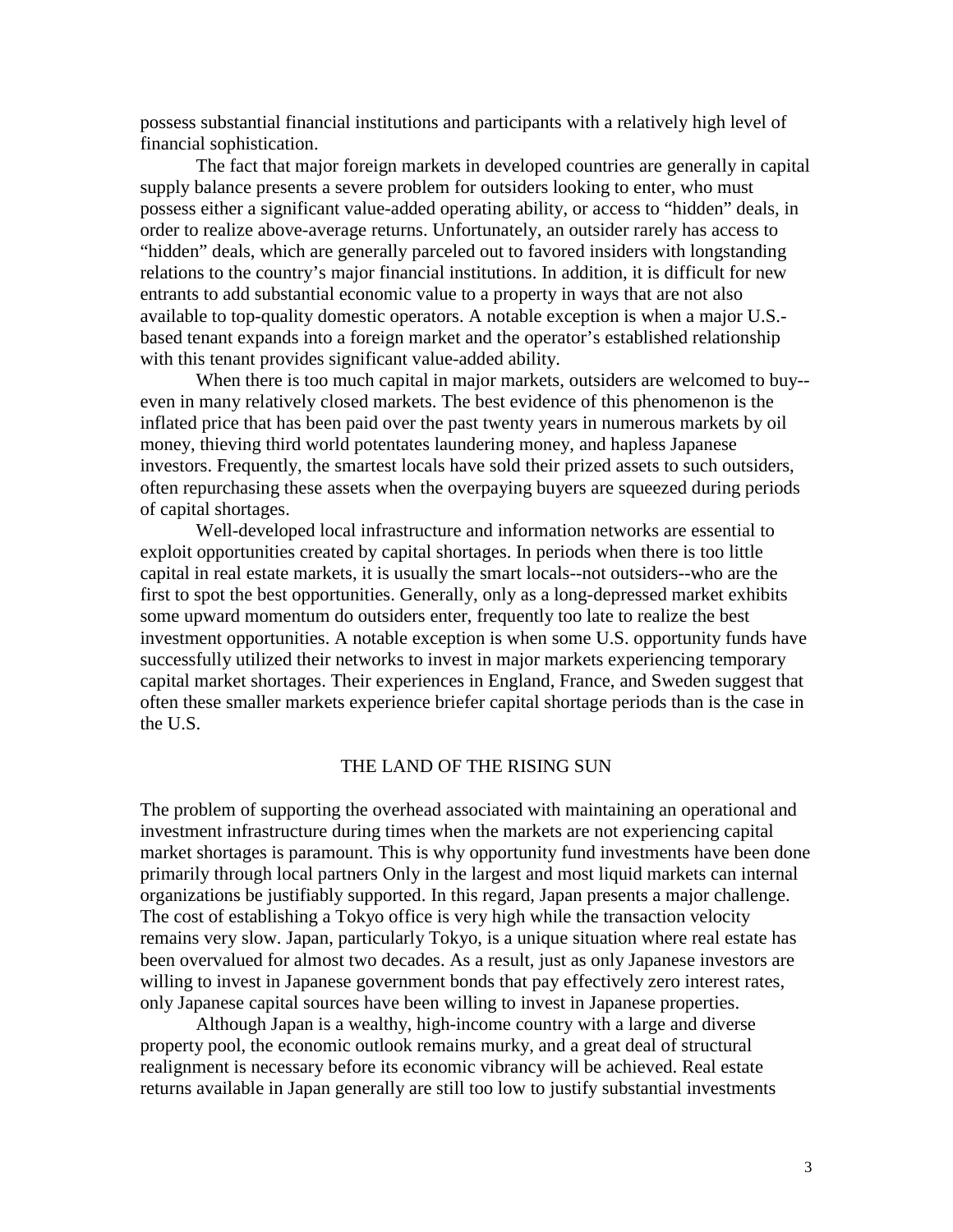given the lack of transparency, illiquidity, the stagnancy of the economy, and continued low yields. Even though property prices in Japan have fallen by 50-90 percent from their peaks, yields remain in the 5-8 percent range, and even a billion dollars of investment does not go very far in terms of creating a substantial operating base. The main investment opportunities in Japan remain the purchase of distressed loans. These investments are less real estate plays than an exercise in the restructuring of bank debt, where knowing which investors are capable of buying back their notes at restructured terms is more important than the ability to add value to the real estate via operations.

 Although Japan is a large, well-developed economy, it will be a long time before there is substantial foreign ownership of real estate. Japan remains insular, with a strong bias against outsiders and deep-rooted socialist tendencies. While it is slowly changing, other parts of the globe will attract foreign real estate investment more quickly.

## A RISKY WORLD

Real estate capital is almost always scarce in places where there is high political risk, high economic risk, and an absence of markets with meaningful exit opportunities. Extreme examples are Iraq, Sierra Leone, and Zimbabwe. More relevant examples to investors include South Korea, Thailand, the Philippines, central and eastern Europe, and most of Latin America. While each of these areas offers high returns, each also poses serious risks. For example, although South Korea has experienced a strong rebound from its economic collapse, considerable risk remains in its real estate markets due to the need for substantial structural reforms. These include the elimination of many of the weak subsidiaries of the major *chaebols*. Many of the *chaebols* have attempted to sell some of their secondary properties at 12-15 percent cap rates on 5-year sale-leaseback terms. The buildings being offered are generally new but located in secondary locations, and are occupied by the weakest subsidiaries of the *chaebols*. Even at these yields the pricing for these deals remains unattractive. If South Korea continues its rebound and the subsidiary tenant survives, the buyer will only realize a 12-15 percent return (before taking into account currency risk) as the tenants execute their repurchase option in year 5. If the economy flounders and the weak subsidiary fails, the property (and many others) will remain vacant for some time. In this case, the cash flow will disappear, the repurchase option will not be exercised, and the owner will be stuck with a building in a secondary location with no obvious tenants. Since many of the weakest subsidiaries are in businesses that should never have existed in South Korea, the odds of numerous subsidiary failures are substantial. It is not worth the risk of purchasing these properties merely to receive a 12-15 percent return on an illiquid, low credit-quality "debt" instrument if all goes well, and having to manage a disastrous investment in a foreign country if the subsidiary fails. As in Japan, a substantial loan workout opportunity exists in South Korea in purchasing and restructuring distressed loans. Again, this is a loan restructuring business rather than a real estate business.

 In a similar vein, Thailand, Indonesia, and Malaysia are all experiencing shortages of real estate capital. However, these shortages are caused by the multitude of risks presented by these economies. Thailand is the strongest of these economies, but also has experienced the greatest real estate excesses prior to the recent collapse. As a result, a vast quantity of empty (often partially completed) speculative properties remain to be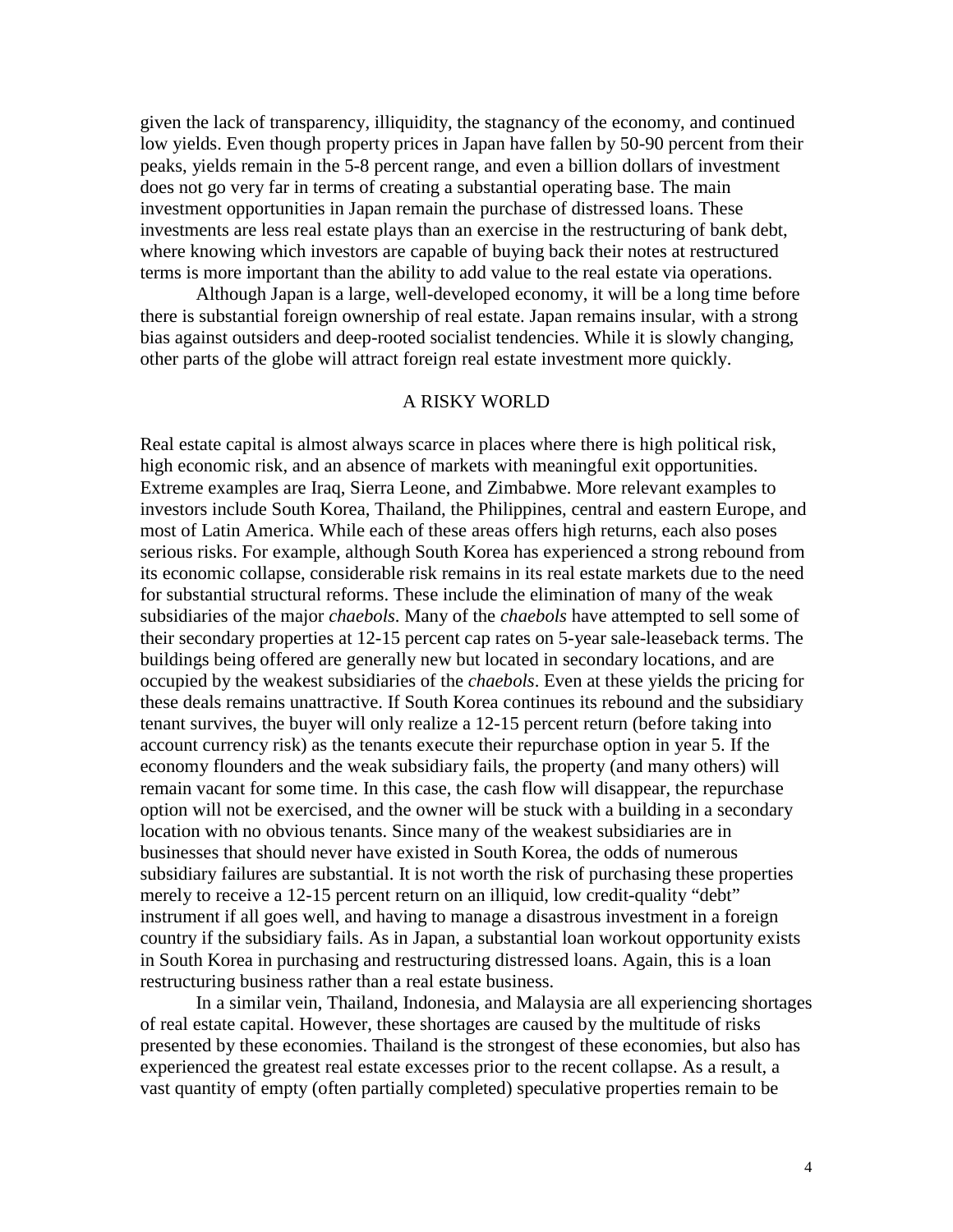absorbed. Even when they are occupied these properties will not generate sufficient cash flows to justify their construction costs for many years to come. Further, many of these properties are so poorly conceived, located, and executed that they will never be finished, much less occupied. In addition, the business climate remains non-transparent. While the legal infrastructure has improved, it will be a long time before Thailand achieves an effective functioning real estate market.

 Indonesia and Malaysia also experienced enormous real estate excesses prior to their collapse. In fact, to a large extent these excesses were a major cause of their economic collapse. In addition, these weak economies have effectively cut themselves off from the mainstream of global capital flows. Add to this the ethnic conflicts and political discontent that bubble beneath the surface in both countries, and it is clear that substantial real estate investments--at almost any price--can only be justified in the most extraordinary situations.

## THE OLD SOVIET EMPIRE

The former Soviet Union offers a number of intriguing opportunities for global real estate investors. Unfortunately, the heart of the former Soviet Union, Russia, remains an undesirable location for real estate investors. It is a country where people believe that the road the riches lies in stealing from others--particularly the government and one's partners--rather than by adding value. As a result, newly arrived foreign investors are viewed as prime opportunities for exploitation via fraudulent contracts, self-dealings, and other nefarious acts rather than as partners for value-added operations. The near-term prospects for the Russian economy remain, at best, uncertain while the Russian political and judicial systems show only the faintest signs of evolving into those of a modern liberal democracy. As a result, Russia remains an investment target only for those who are both politically connected and have deep pockets--and strong stomachs.

 In contrast, Poland, the Czech Republic, Hungary, and the Baltic states all have undergone considerable economic reforms. They are all rapidly evolving into modern liberal democracies, have turned their backs on Russia, and are showing strong commitment to joining the European community. These countries will continue to integrate into mainstream Europe over the next 10-15 years. However, these countries present two clear difficulties for most global real estate investors. First, with the exception of Poland, they are relatively small. As a result, it is difficult to establish the critical mass of local operations necessary to justify the costs associated with researching the markets, mastering legal and tax structures, etc. Nevertheless, global tenants are rapidly expanding into these countries and demanding global quality space, presenting the opportunity for U.S. real estate operators to leverage their relationships with these tenants.

 A second major difficulty faced by foreign real estate investors in Eastern Europe is that for almost a half century the location of commercial, industrial, and retail nodes was arbitrarily fixed by the Soviet planning system. Only over the past decade have market forces been gradually establishing where these activities will occur. However, the transportation and residential infrastructure established by the Soviet system will remain major constraints on the evolution of these markets for many years. As a result, in most cities the ultimate location of the prime residential, commercial, industrial, and retail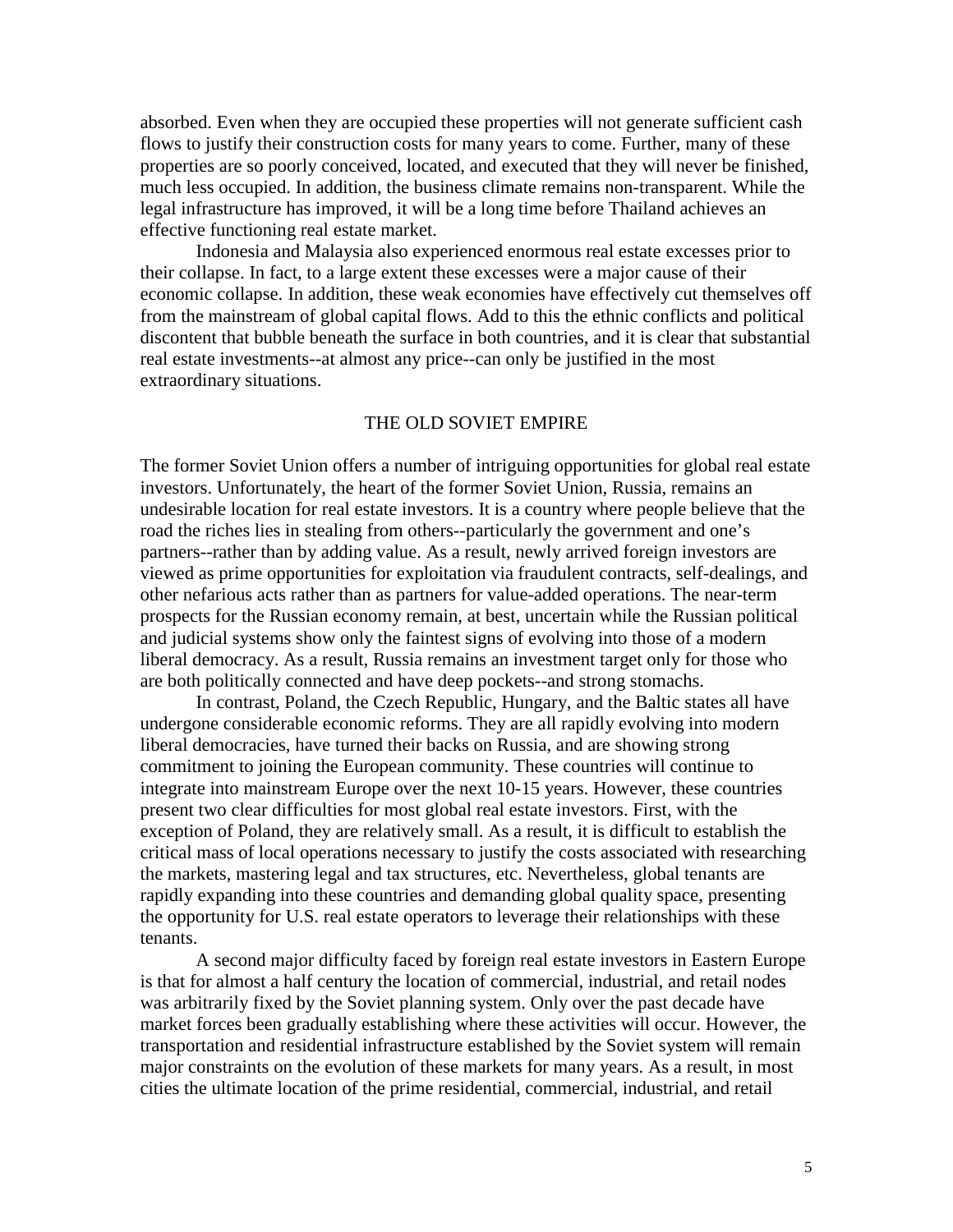nodes remains unclear. This substantially raises the risks associated with real estate investments in these markets. In addition, these markets possess few--if any--high quality properties, even a decade after the end of the Soviet empire. Thus, foreign entrants into these markets must assume risks associated not only with real estate, tenant quality, politics, and economics, but also with development. Development risks are compounded by the fact that the political infrastructure required to deal with development is in its infancy. Further, the depth of demand in these markets is uncertain. This phenomenon is often ignored by investors and is vividly displayed in Warsaw, where in the mid-1990s developers were attracted by the very high rents being paid by a very small number of international tenants. These developers calculated that at these rents they could build to western European standards and achieve substantial returns. Unfortunately, as these properties have come on-line developers have discovered that there are few tenants who are willing to pay the required rents. Stated differently, developers developed Mercedes quality properties for a market of Chevy consumers.

 The integrating economies of eastern Europe offer the attractive investment bet that over the next decade,although rents may fall over time as new construction continues to bring quality space on the market, the economic integration of these markets into western Europe will result in notably lower cap rates. The bet is that cap rates will fall by more than rents fall over the decade, yielding attractive returns, particularly where leverage is available. If these countries successfully become part of an integrated European economy, Warsaw, Prague, and Budapest, will price at cap rates similar to those found in secondary western European cities, such as Barcelona, Dublin, and Lyon. This would mean that cap rates would fall to roughly 7 percent from their current 10-12 percent levels.

## SOUTH OF THE BORDER

Latin America is a very fragmented region, under the shadow of inflation and the return of military dictators. The fear of inflation is analagous to the fear of the Great Depression held by the generation of currently retired Americans, that is, real estate is viewed as a unique asset which provides substantial protection against inflation. In Latin America, this attitude generates real estate prices higher than justified simply on the basis of supply and demand, as many wealthy local investors are willing to pay a premium for the inflation protection offered by real estate. For example, frequently local investors purchase condominium interests in commercial properties or fund new development at returns well below those demanded by foreign investors.

 In Argentina, Brazil, and Chile, there are properties yielding 12-15 percent U.S. equivalent returns on investments. But it is difficult to generate returns on equity above these levels due to the absence of long-term debt that is the outgrowth of the political and economic uncertainty of these economies combined with their history of runaway inflation. As a result, most U.S. real estate operators find the risks too high relative to the returns on equity which are available elsewhere, while opportunity funds cannot access sufficient debt to leverage their returns into the range required by their investors.

 The most robust investment opportunities in Latin America are in Mexico, where the strong U.S. economy powers the industrial sector. In addition, the recent election of a central-right opposition candidate as President underscores the emerging political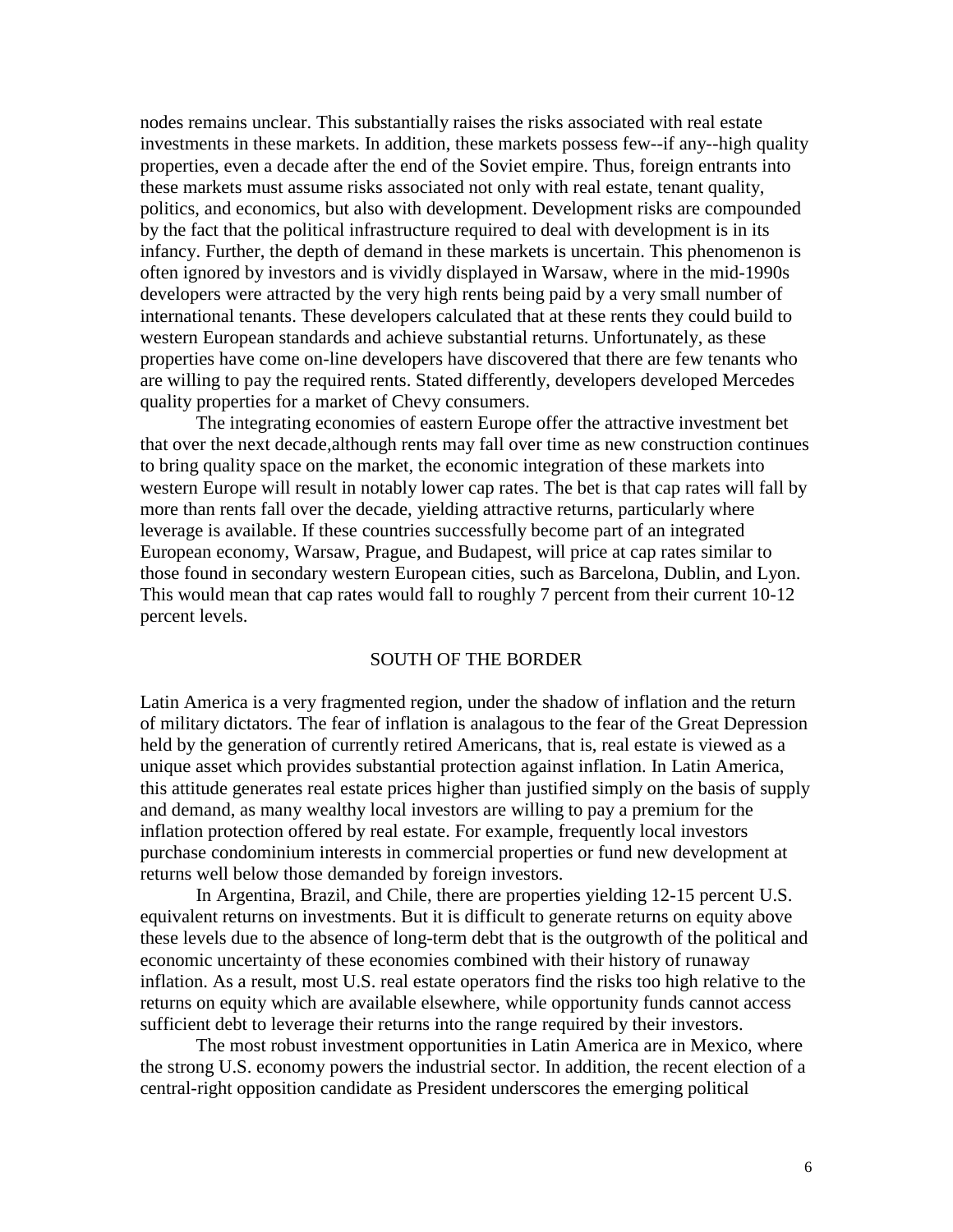stability of the country. In many ways the industrial zones of the Mexican border and the southeastern U.S. are becoming a single economic region.

## THE UNITED STATES OF EUROPE

Most cities in western Europe have an excess supply of real estate capital. This is the result of the low returns on equity that remain acceptable to European--particularly French, German, and Italian--banks and insurance companies. These low returns on equity, and the willingness of German open-end fund investors to accept 4-5 percent returns, have fed capital into European real estate as a favored investment class with low yields. This is reflected by the homogeneity of returns in major urban property markets, where high quality properties trade at 5-6 percent cap rates even though the lease structures, the growth prospects, asset liquidity, and tenant quality are very different. Perhaps the most interesting example of this phenomena is Paris, where top-quality office properties trade at 5-6 percent cap rates in spite of the fact that standard leases are 9 years, indexed to the CPI for construction cost, can be broken by the tenants every third year, and give the tenant an absolute right of occupancy at the end of year 9. This lease structure means that if market rents fall, tenants will break their leases every third year, producing returns less than 5-6 percent. Alternatively, if rents rise substantially over the term of the lease, tenants will remain in place and rents will rise only 1-2 percent annually. Active investors in Paris tell themselves that they will receive big rent bumps at the end of the lease, however, this seems to be somewhat wishful thinking, as France remains a fundamentally socialist country. These socialist tendencies make it doubtful that, if market rents tripled over the term of the lease, rents would be allowed to triple at the expiration of the lease.

 Observers of western Europe are excited by the unification of European currencies, as well as the integration of economic and regulatory activities. They see the potential for enormous growth driven by integration and the collapse of local protectionism, increased competition, reduced regulations, privatization, and reduced taxes. However, they ignore the flip side of the Euro. Perhaps the most difficult question facing real estate investment in western Europe is how the "local hero" problem will be resolved. For many years, each European country protected its banks, telecommunication companies, automobile companies, airlines, power companies, etc. in order to safeguard jobs from competition--and gain votes. This means that every country houses the headquarters of a carmaker, electronics firm, major telecom, bank, etc.--the local hero--in its major cities. However, as these countries (including portions of the former Soviet Union) continue to integrate, not every country will be able to have a major telecom company, a major electronics company, a major automobile company, etc. In fact, many of these local heroes will be completely eliminated by global competition, while others will be forced to consolidate. As a result, while some cities will see enormous demand growth for headquarters offices, much of the space currently occupied by these noncompetitive local heroes in almost every major European city will be vacated. A similar phenomenon took place in the U.S., when the banking industry, the telecommunications business, electrical supply companies, etc. moved, shrank, or disappeared from many cities, while rapidly expanding in others.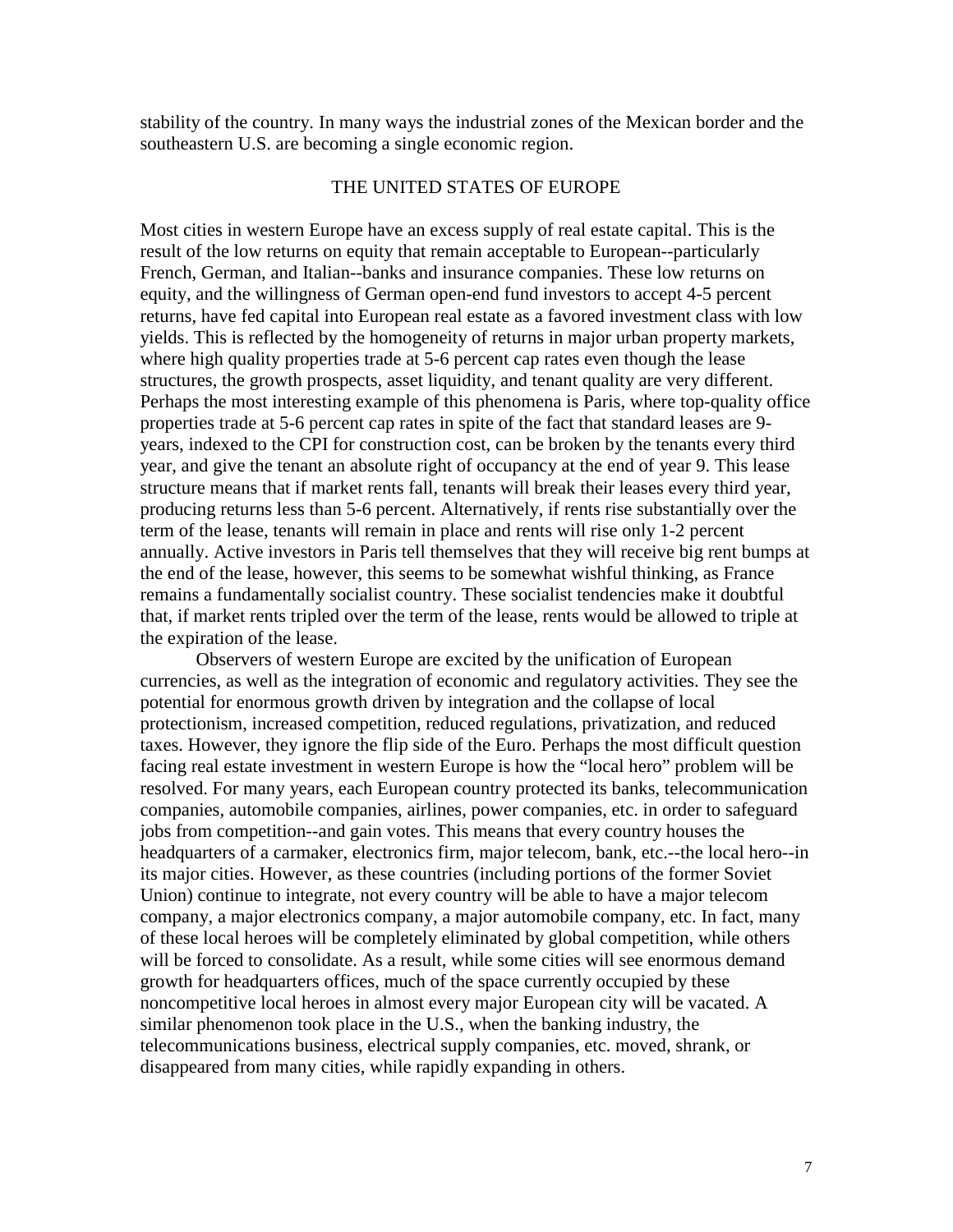The local hero problem will be exacerbated by political pressures to stop "globalization" since Europeans are generally reluctant to move within their own country, much less across countries. It is difficult enough to move from Cleveland to Dallas, but many times more difficult to move from Copenhagen to Madrid, which involves a change in language, business cultures, governmental structures, tax systems, and legal protections. Western European real estate investments should carry a risk premium for this local hero risk as it remains unclear which cities will winners or losers in this competitive process. Instead, we see premium pricing for real estate cash flows driven by the availability of capital at local hero banks and insurance companies which are allowed to remain in business by protective governments and corporate governance structures in spite of noncompetitive returns on equity. When these financial institutions are required to achieve higher returns on equity, the adverse reverberations on property prices will be felt throughout European property markets.

## FOREIGNERS ARE NOT DUMB

It is often assumed that foreigners are not as smart as U.S. real estate operators. While in many countries local real estate operators are not as adept at sophisticated financial analysis and at the slicing, dicing, and reslicing of real estate cash flows, this is more than offset by the fact that they are intelligent, well-educated, and more importantly, know the rules by which real estate markets operate in their country. And the knowledge of how these local markets work is much more important than in the U.S., as the rules of the game and of transactions are much less predictable and transparent. Not unlike the "old days" in the U.S., local operators generally have a cozy relationship with a friendly local financial institution. In fact, in many cases these operators are the major local banks and insurance companies acting directly as real estate investors. They may not be as nimble or as customer-friendly as the more entrepreneurial U.S. real estate operators, however, tenants in most foreign countries are dominated by large, governmentally influenced institutions, making it more difficult for entrepreneurial U.S. real estate operators to achieve the necessary prestige and clout.

## LOCAL PARTNERS

One of the most difficult questions faced when deciding to enter a local real estate market is whether to use a local partner. Local partners bring a wealth of knowledge and expertise. In addition, they know the rules of the game and the major players, as well as which properties have historically been duds (and why). However, these partners generally operate within a different institutional framework than major U.S. real estate operators. They have generally been more reliant on governmental and institutional contacts and inside deals, and less reliant on detailed financial analysis and carefully conceived exit strategies than their U.S. partners.

 Particularly in less developed markets a strong local partner is attractive because of extensive contacts and their ability to "make it happen." But this ability often rebounds on the foreign investor when the local partners turn their attention to "making it happen." All too often foreign investors find that their local partners use their powers to restrike their partnership, and that there is little that can be done to stop them. In many markets,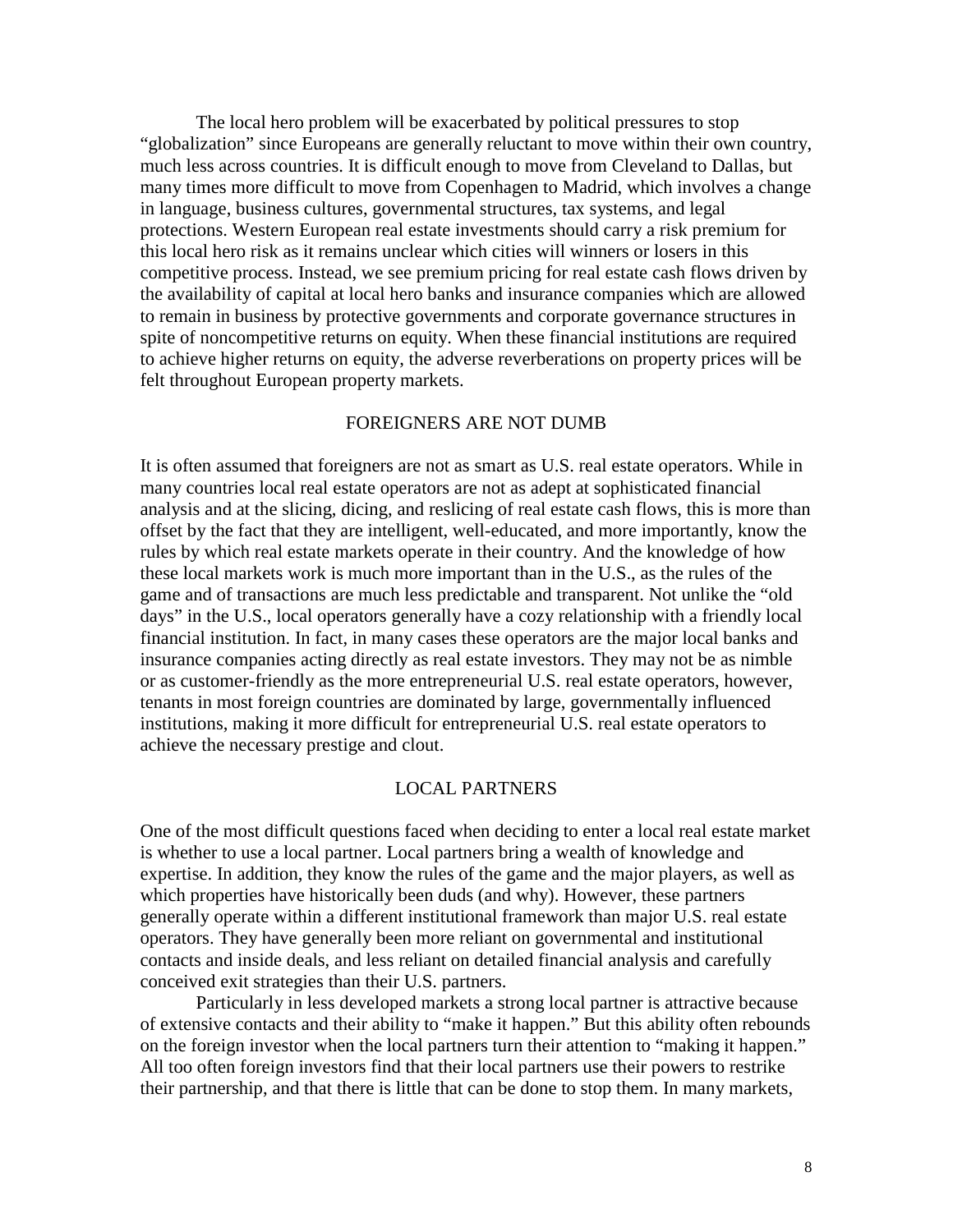particularly less developed economies, the strength of local partners can change very quickly. Perhaps the best example is that for years the Suharto family was the ultimate local partner in Indonesia. Yet overnight they became a liability. Even in more developed and stable economies, this problem exists due to the greater role played by governments.

 The alternative to a local partner is to purchase or build a deep local infrastructure. This allows the foreign investor to control his culture and incentive structures, but requires a much greater commitment of capital and managerial effort. Few real estate investment companies can afford to put in place the necessary infrastructure before they have a business. As a result, most global real estate investors choose to use a local partner initially, building their own infrastructure as they generate a sufficient level of business.

## CURRENCY RISK

An important issue facing every international real estate investor is currency risk. It is possible that even if the real estate investment performs superbly in terms of local currency, a sufficiently large adverse currency movement can destroy the investment's dollar performance. This risk is not unique to real estate investments, and has been addressed by global corporations for many years. There are several ways that such corporations have historically dealt with currency risks. First, they usually hedge the risks, at least in major currencies, associated with the investment transactions. That is, once a transaction is entered a currency hedge is used to protect against adverse currency movements prior to closing. Such hedges are usually of short duration, and hence relatively cheap. However, in countries with thin currency markets this risk cannot be efficiently hedged, and currency swings between signing and closing are often a contingency for which they may break a deal.

 Hedging cash flows associated with the ongoing operation of the properties and the residual value of the asset is much more difficult. This is because even in relatively thick currency markets it is difficult and expensive to hedge long-term currency exposures. Some companies use dynamic hedging models that combine a rolling series of short-term hedges. These models provide adequate hedging coverage on short-term investments but for longer periods their hedging capability greatly diminishes and the expense rises substantially.

 An alternative is to underwrite currency erosions that are expected to occur during the investment lifetime process. In the long run, expected changes in currency rates are equal to the difference between expected inflation rates between the two countries. For example, the dollar could be expected to strengthen to the extent that the U.S. expected inflation rate is less than that of the target country. Investors may use the difference in long-term bond rates, adjusted for differences in credit quality, payment mechanics, and liquidity to proxy the differential inflation rates expected by the market. This simple model, while theoretically sound, performs well only in the long run. Even then it is undermined by the fact that inflationary expectations will deviate from actual outcomes. A number of developing countries often quote rents, either legally or de facto, in U.S. dollars in order to offset the volatility and illiquidity of their currency, which greatly reduces the currency risk. However, it does not completely eliminate it because the residual value and the rent renewal cash flows are not in dollars.